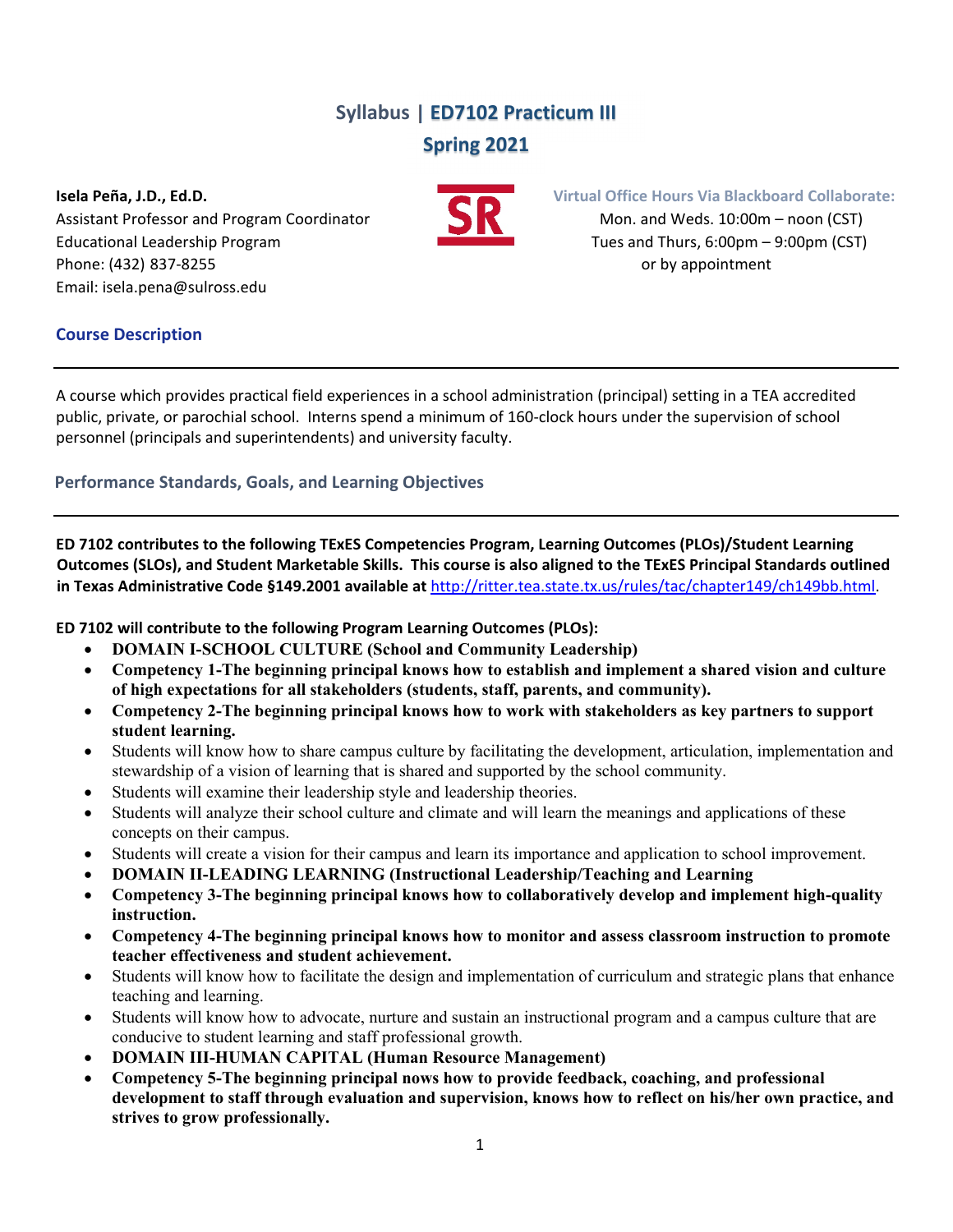- **Competency 6-The beginning principal knows how to promote high-quality teaching by using selection, placement, and retention practices to promote teacher excellence and growth.**
- Students will learn that professional development is a continuous, ongoing process.
- Students will learn how to implement and monitor a professional development and how to measure its impact on student achievement.
- Students will know how to implement a staff evaluation and development system to improve the performance of all staff members and apply the legal requirements for personnel management.
- **DOMAIN IV-EXECUTIVE LEADERSHIP (Communication and Organizational Management)**
- **Competency 7-The beginning principal knows how to develop relationships with internal and external stakeholders including selecting appropriate communication strategies for particular audiences.**
- **Competency 8-The beginning principal knows how to focus on improving student outcomes through organizational collaboration, resiliency, and change management.**
- Students will learn the steps to creating an action plan for school improvement and will gain practical knowledge and application by creating an action plan.
- Students will learn theories relating to the organizational structures of schools and the school culture that defines them.
- Students will know how to apply organizational, decision-making and problem-solving skills to ensure an effective learning environment.
- Students will examine instructional theories in practice that increase student achievement and turn schools around.
- **DOMAIN V-STRATEGIC OPERATIONS (Alignment and Resource Allocation)**
- **Competency 9-The beginning principal knows how to collaboratively determine goals and implement strategies aligned with the school vision that support teacher effectiveness and positive student outcomes.**
- **Competency 10-The beginning principal knows how to provide administrative leadership through resource management, policy implementation, and coordination of school operations and programs to ensure a safe learning environment.**
- Students will learn how to mobilize resources to promote student success.
- Students will learn the difference between being a "leader" and a "manager."
- Students will examine, analyze, and reflect on all the principal managerial functions that sustain the campus.
- Students will examine the functions of human resources, food services, transportation, budget, class scheduling, and safety, and how these managerial functions affect student learning.
- Students will know how to apply principles of effective leadership and management.
- Students will know how to apply principals of leadership and management to the campus physical plant and support systems to ensure a safe and effective learning environment.
- **DOMAIN VI-ETHICS, EQUITY, AND DIVERSITY**
- **Competency 11-The beginning principal knows how to provide ethical leadership by advocating for children and ensuring student access to effective educators, programs, and services.**
- Students will know how to communicate and collaborate with all members of the school community, respond to diverse interests and needs.
- Students will learn the importance of diversity and meeting the needs of all learners.
- Students will know how to act with integrity, fairness, and in an ethical and legal manner.

### **ED 7102 will address the following Student Learning Outcomes (SLOs):**

The practicum serves as a capstone course for the principal certification program. It is designed to allow the intern the opportunity to practice the knowledge gained under the supervision of a certified principal or superintendent in the field and university faculty. Interns will be supervised in the role of principal in the public schools.

### **Student Learning Objectives: At the conclusion of this course, students will be able to do the following:**

**Data Driven Instruction**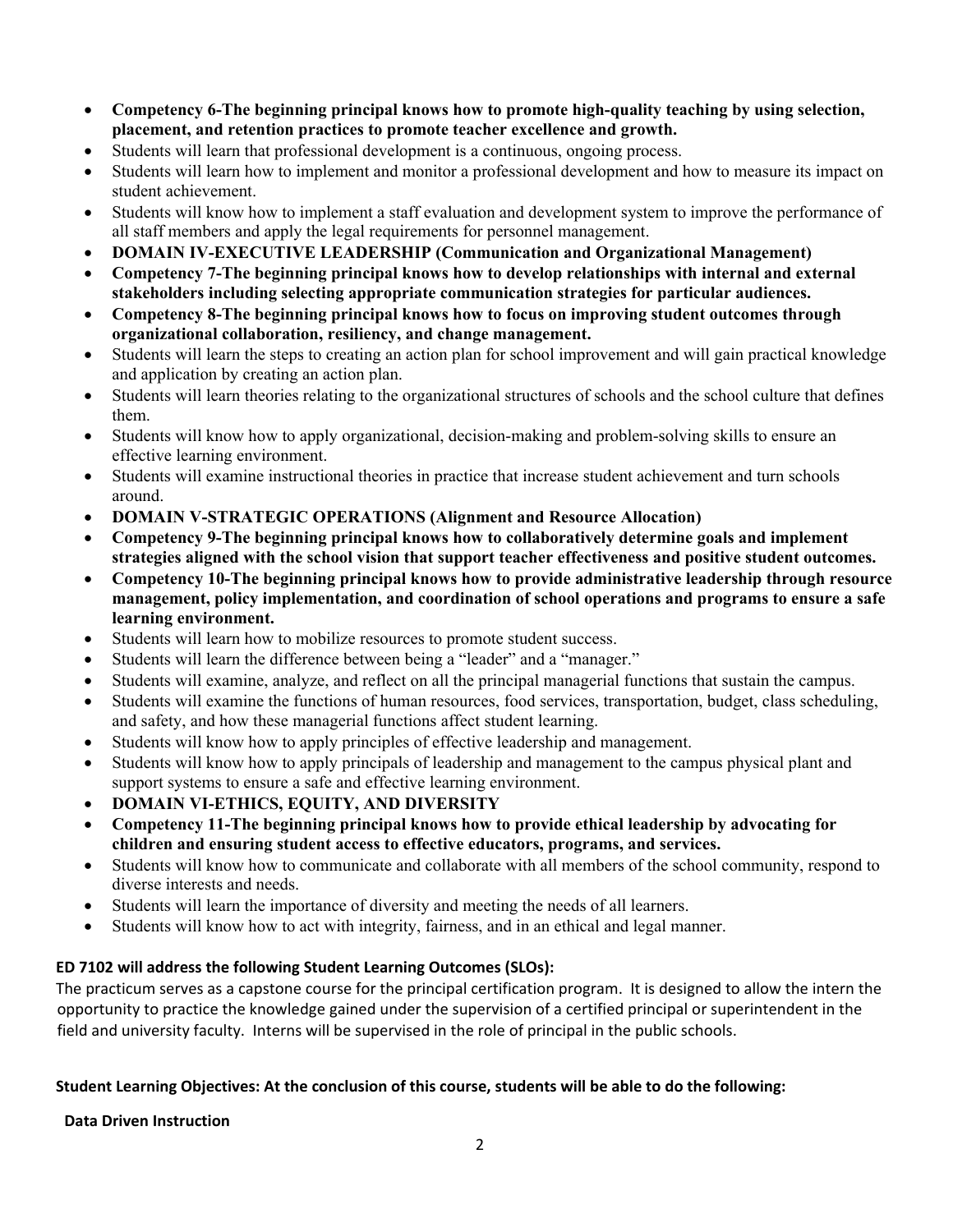- Components of quality assessments, including alignment and rigor (K)
- Multiple forms of assessment (K)
- Definition of "highest leverage" (K)
- Qualities of a strong student exemplar aligned to the standard (K)
- Components of a strong reteach plan (K)
- Data collection tools and analysis protocols (K)
- Implement consistent systems for the collection of student achievement data at regular intervals (formative and summative) (S)
- Intentionally plan all components of the data meeting, including anticipated teacher responses. (S)
- Establish strong systems and protocols to ensure that all teachers have a clear understanding of their role, in order to ensure participation and timeliness. (S)
- Deeply understand the focus standard and define the aligned exemplar response. Create or identify an exemplar response so that all can see the bar for rigor. (S)
- Analyze student work to identify the gaps between student performance and the exemplar, to identify the highest leverage misconception. (S)
- Leverage reflective questioning to support the teacher in uncovering the highest leverage error and conceptual misunderstanding (S)
- Identify the most appropriate approach to teach highest leverage misconception. (S)
- Plan intentional practice to support teachers in their ability to address the misconception during the reteach (S)
- Provide in-the-moment feedback to support teachers in ensuring their reteach effectively addresses the highest leverage misconception (S)
- A conceptual adjustment involves the need to know each student's mastery, or lack of, after every lesson and concept has been taught (M)
- Leaders should push teachers to develop a better understanding of why students are not performing well on content that has been taught and what action is needed(M)
- The use of rubrics containing a progressive continuum of performance expectations that better supports teacher reflection and development is best practice (M)
- Data driven instruction can serve student achievement in multiple formats it should look different to support different ages and ability groups (M)
- To effectively address student errors and misunderstandings, students should receive feedback and practice until they demonstrate mastery of the skill entirely on their own (M)

# **Observation and Feedback**

- Standard criteria for teacher performance on a continuum of proficiency (K)
- Developmental process of acquiring pedagogical skills in terms of both management and rigor (K)
- Definition of "highest leverage" (K)
- Characteristics of high quality action steps (K)
- Qualities of a strong exemplar (K)
- Qualities of strong reflective questions (K)
- Develop structures to support the scheduling and implementation of observation and feedback cycles (S)
- Develop systems to track teacher action steps (S)
- Observe instruction through the lens of standard criteria for teacher performance (S)
- Collect low inference data throughout the observation (S)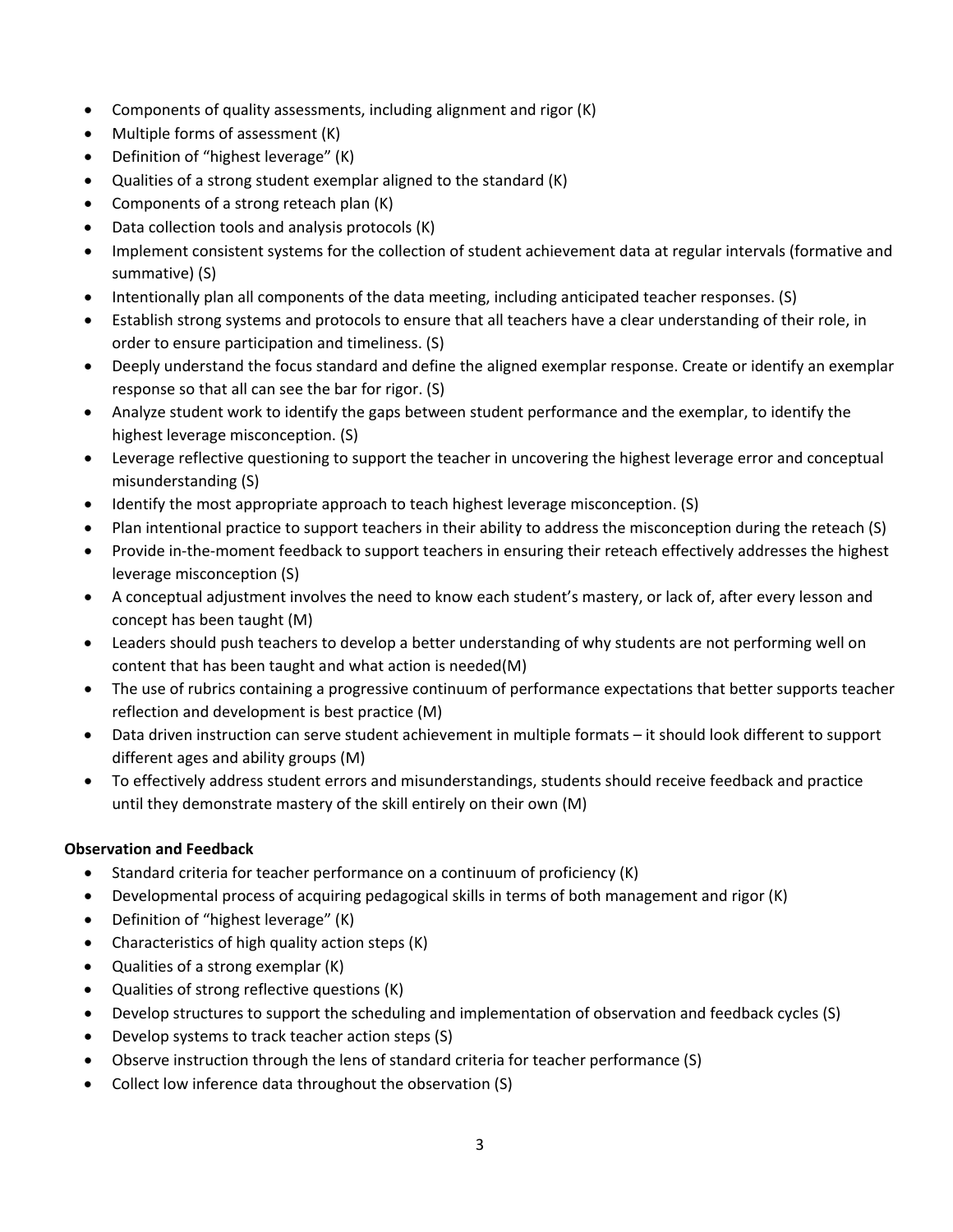- Identify the highest leverage gap in teacher performance in relation to standard criteria for teacher performance. (S)
- Develop an aligned action step which is bite-sized, high leverage, and observable and clearly "name it" in plain language. (S)
- Identify or define the exemplar implementation of the highest leverage action step, so that the teacher can "see it". (S)
- Leverage reflective questioning and low inference evidence to support the teacher in identifying the key elements of the exemplar. (S)
- Analyze teacher actions in relation to the exemplar to identify the highest leverage gaps in the teacher's performance. (S)
- Leverage reflective questioning to support the teacher in uncovering the highest leverage gaps in their performance. (S)
- Intentionally plan for the practice, with the teacher, ensuring practice aligns to stated action step and the exemplar. (S)
- Facilitate teacher practice in alignment with the stated action step. (S)
- Provide in‐the‐moment feedback to the teacher to ensure that practice aligns to the stated action step and the exemplar. (S)
- Intentionally plan for a follow-up observation to ensure implementation of the action step. (S)
- Teachers deserve consistent feedback around their practice to fine tune their skills and improve (S)
- Feedback is most effective when it includes concrete action steps, which can be implemented within a week (K)
- Short-cycle, bite-sized feedback allows teachers to develop knowledge and skills rapidly (K)
- Practice is the most impactful component of the coaching conversation in supporting teachers in the development of new skills (K)

### **ED 7102 will address the following Marketable Skills:**

- Students will be able to manage and lead diverse groups of people.
- Students will be able to communicate professionally through diverse written and in-person formats, including e‐mail, memos, facilitating meetings, etc. to an array of audiences, including internal and external stakeholders.
- Student will able to gather information and analyze data to define campus needs, set goals, to solve a diverse set of problems.
- Students will be able to exercise administrative leadership to ensure resource management, policy implementation, and coordination of organizational operations in an ethical manner.

### **Materials**

### **Required Texts**

Love, N., Stiles, K.E., Mundry, S., DiRanna, K. (2008). *The data coach's guide to improving learning for all students.* Thousand Oaks, CA: Corwin Press. ISBN‐13: 978‐1412950015; ISBN‐10: 1412950015

Bambrick‐Santoyo, P., Lemov, D. (2018). Leverage leadership 2.0: Practical guide to building exceptional schools (2nd ed.). San Francisco, CA: Jossey‐Bass.

Wilmore, E.L. (2019). Passing the principal as instructional leader TExES Exam (3rd ed.). Thousand Oaks: Corwin. ISBN: 9781544342153.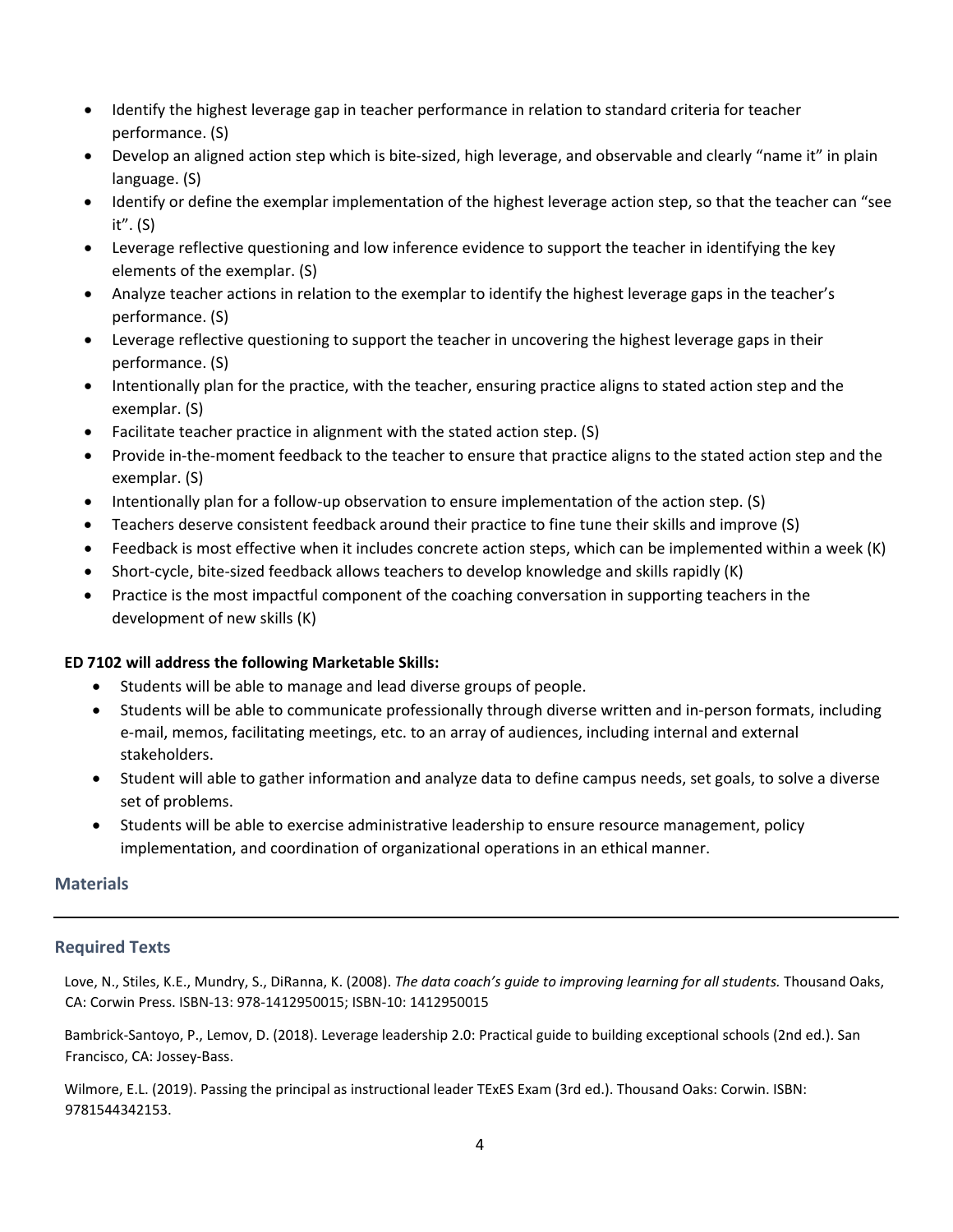#### **RECOMMENDED**

Bambrick‐Santoyo, P. (2016) Get better faster: A 90‐day plan for coaching new teachers. San Francisco, CA: Jossey‐Bass.

TExES principal as instructional leader (268) secrets study guide: TExES test review for the Texas Examinations of Educator Standards (2019). Mometrix Test Preparation. ISBN‐13: 978‐1516710454

#### **Assignments and Grades**

The Assignments are listed below. Descriptions are found in the Educational Leadership Practicum Handbook which is incorporated into this Syllabus. Students should read the Handbook carefully.

\_\_\_\_\_\_\_\_\_\_\_\_\_\_\_\_\_\_\_\_\_\_\_\_\_\_\_\_\_\_\_\_\_\_\_\_\_\_\_\_\_\_\_\_\_\_\_\_\_\_\_\_\_\_\_\_\_\_\_\_\_\_\_\_\_\_\_\_\_\_\_\_\_\_\_\_\_\_\_\_\_\_\_\_\_\_\_\_\_\_\_\_\_\_\_\_\_

| Assignment                                                            | <b>Points</b>  | <b>Due Dates</b> |
|-----------------------------------------------------------------------|----------------|------------------|
| First Day of Class                                                    |                | Jan. $11$        |
| Mod1Assn1-Data Team Meeting to Finalize Implementation and            | 20             | Jan. 22          |
| Monitoring Plan                                                       |                |                  |
| ModC-1 <sup>st</sup> Observation Report                               | 1              | Jan. 25          |
| Mod2Assn1-Week 1 Implementation & Monitoring                          | 5              | Jan. 29          |
| ModB-7 <sup>th</sup> Log & Reflection                                 | $\mathbf{1}$   | Feb. 1           |
| Mod2Assn2-Week 2 Implementation & Monitoring                          | 5              | Feb. 5           |
| Mod2Assn3-Week 3 Implementation & Monitoring                          | $\overline{5}$ | Feb. 12          |
| Mod2Assn4-Week 4 Implementation & Monitoring                          | 5              | Feb. 26          |
| Mod2Assn5-Week 5 Implementation & Monitoring                          | 5              | Feb. 26          |
| ModB-8 <sup>th</sup> Log & Reflection                                 | 1              | March 1          |
| Mod2Assn6-Week 6 Implementation & Monitoring                          | 5              | March 12         |
| Mod3Assn1-Gather videos from Data Team reflecting on Self-Growth as a | 5              | March 19         |
| <b>Collaborative Member</b>                                           |                |                  |
| ModC-2 <sup>nd</sup> Observation Report                               |                | March 19         |
| ModB-9 <sup>th</sup> Log & Reflection                                 | 1              | April 1          |
| Mod4Assn1-Action Research Presentation                                | 13             | Tentative        |
| <b>Mandatory Virtual Class Meeting TBD</b>                            |                | April 10         |
| Module A - These Assignments Must be Completed by April 28, 2021      |                |                  |
| Module A - Test Preparation, Assn 1, CertifyTeacher                   | 11             | Before April 28  |
| Module A-Test Preparation, Assn 1a-TExES 268 Practice Exam            | 11             | Before April 28  |
| Module A-Test Preparation, Assn 2-Leverage Leadership 2.0             | 3              | Before April 28  |
| Module A-Test Preparation, Assn 3-Wilmore text                        | $\overline{4}$ | Before April 28  |
| Module A-Test Preparation, Assn 4-Retest                              | $\overline{3}$ | Before April 28  |
| <b>TOTAL POINTS:</b>                                                  | 100%           |                  |

The **grading policy** for this course is as follows: Students must complete all Practicum required hours, meetings, and paperwork.

**Categories: Groups 20% Meetings 25% Data Reports 35% Forms 10% Orientation‐Topic Defense 10%**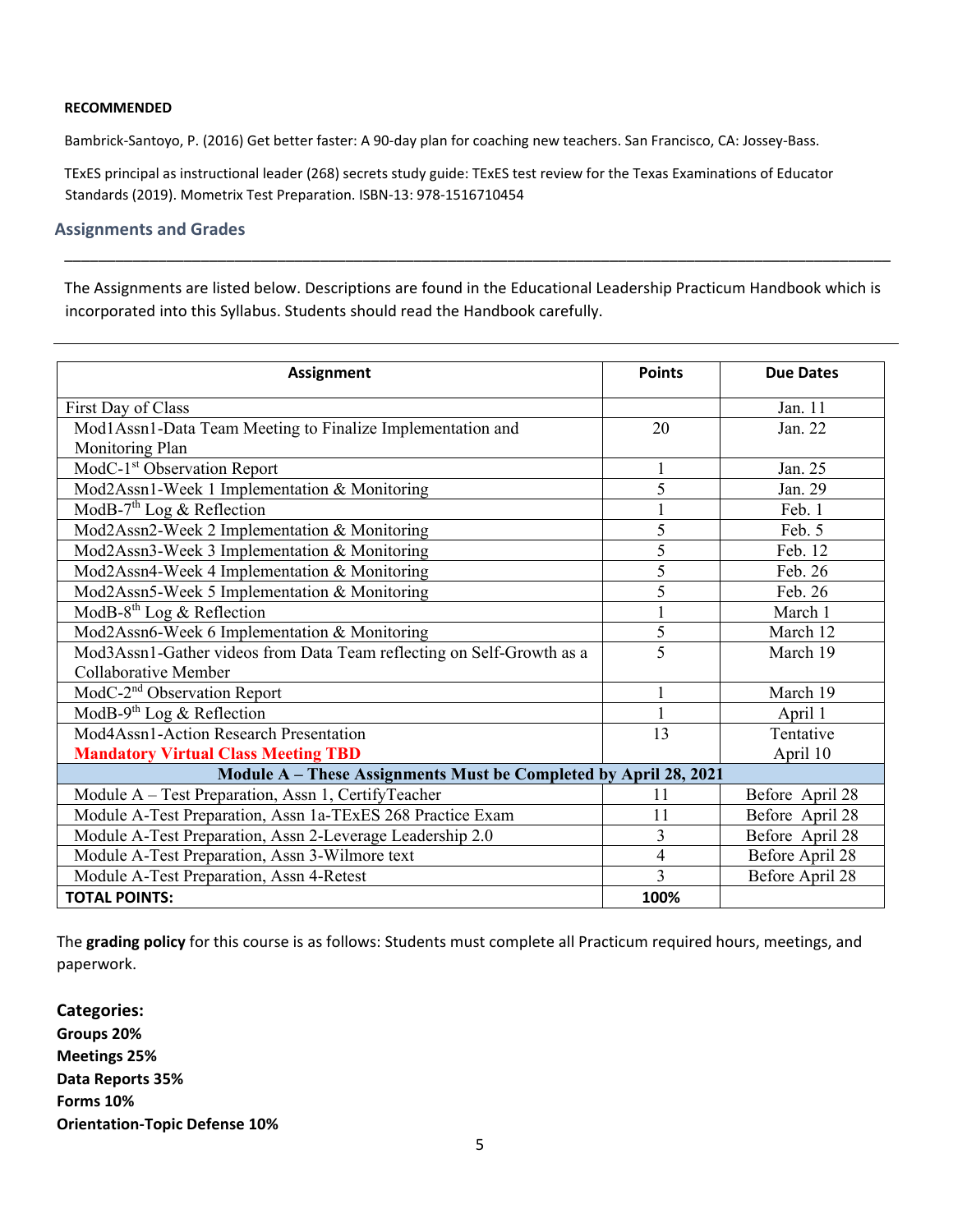‐90% equate to an A, ‐80% equate to a B ‐70% equate to a C ‐60% equate to a D ‐50% or less receive an F.

"Cs" are not accepted in this program. Students scoring below a "B" in this course will be required to repeat the course to remain in the Educational Leadership Program. Changing the rotation by repeating this course will likely delay completion of the program as the program is sequential and the rotation must be followed.

# **Blackboard and Online Access**

This class is taught online. Students will need an active Sul Ross account to access the course website through Blackboard. This site will have announcements, calendar, and learning modules, among other things. Students will meet for class via Blackboard Collaborate (Virtual Classroom). Students must have a microphone and camera.

## **Learning Environment & Grading Policy**

Successful completion of an online course requires dedication and constant effort. Do not fall behind in your work! Begin your assignments as soon as possible and get at least one module ahead. This will help you avoid the penalty for late work because there are always unforeseen events that arise. Submit professional quality work. Have someone proofread your submittals and always use the grammar and spell check functions on your computer before submission.

If you are not sure what plagiarism is, please read APA pp. 15‐16 and 170, or ask during office hours. But remember, the ultimate responsibility is your own. When in doubt, err on the side of caution.

Grading Policy:

- 1. No late assignment will be accepted after its due date without prior instructor consent.
- 2. Late assignments will lose 20% of possible points for each day it is late.
- 3. All citations should be formatted using the American Psychological Association (APA) manual. Papers with APA citation errors will receive a reduction in points or no credit.
- 4. Extra credit points are not available.
- 5. There are no I's (incompletes) for this class.
- 6. After 11:45 pm on the date for any assignment due is considered late and will result in a lowered grade for that assignment.
- 7. There are no optional assignments in this course. All assignments must be completed in order to pass this class. Even if an assignment is so late that it will receive a "0", the student must turn in the assignment in order to pass the course (regardless of number of points accrued in the course.)
- 8. Students who fail to participate in Discussion Board or complete any assignment may not pass this course.

### **SRSU Disability Services:**